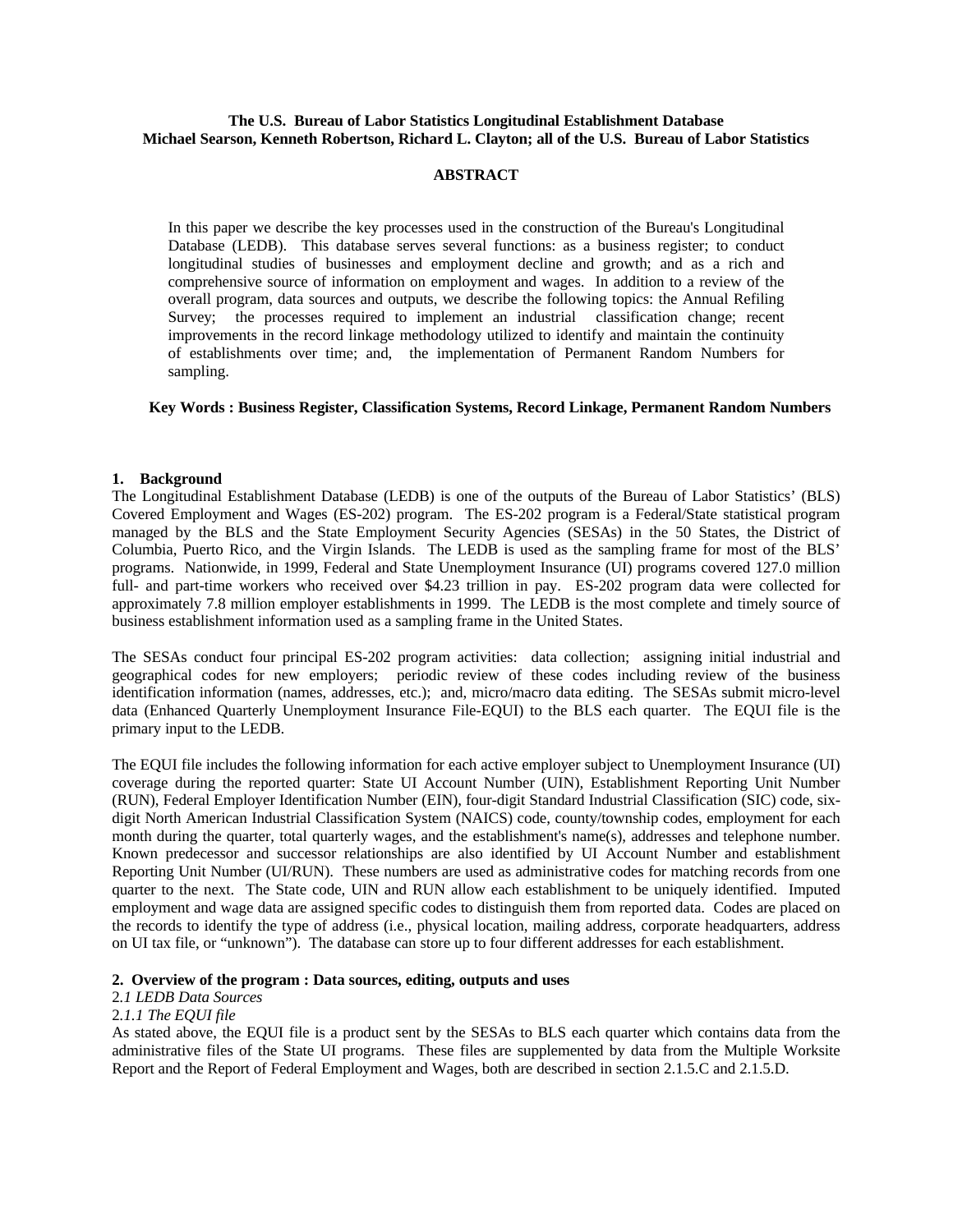BLS, a user of UI program data, does not control the procedures and processes SESAs use for collecting and maintaining the UI administrative and accounting data. BLS contracts with each State's LMI unit to provide selected UI data for statistical purposes. The contract, called the LMI Cooperative Agreement, specifies the quality standards and the types and timing of data submitted for the five BLS Federal/State statistical programs.

All of the ES-202 program data originates from employers. Each State's UI program collects and maintains quarterly administrative record data and business identification information on employers who are subject to State UI laws. The UI program provides these micro, or employer-level, data to the LMI unit of the respective SESAs. The LMI unit then supplements, edits, and processes these data for use in the ES-202 program. Included in these administrative data are the registration information that is obtained from every new employer.

All new employers are required to file a "Status Determination Form" (see section 2.1.5.A) to obtain a UI account number and UI tax rate. Information from this form is also used to assign to each establishment a set of classification codes (industrial, geographical, ownership, and auxiliary). All covered employers are also required to file a "Quarterly Contribution Report (QCR)" (see section 2.1.5.B). The employers must report the total wages paid to all workers during the calendar quarter; the wages that are subject to UI taxes; and, the UI taxes that are due to the State.

The LMI unit's activities are centered on four primary areas from the UI administrative files. First, the LMI staff uses information collected on the Status Determination Form to assign the classification codes previously mentioned. Second, the LMI staff supplements the data provided by UI to obtain a greater level of geographic and industry detail for selected employers' classification codes. Specifically, they collect employment, wages, and business identification information for the individual establishments of most multi-establishment employers, which are not separately reported on UI administrative records. Third, the LMI staff directly collects data from Federal government agencies each quarter to add the employment, wages and business identification information of workers covered under the UCFE program, as they are not included in the State UI administrative. Fourth, the LMI staff is responsible for conducting the Annual Refiling Survey (ARS). The purpose of the ARS is to contact one-third of all the establishments each year to verify, and update if necessary, their industrial activity, location (county code), auxiliary status, type of ownership, and both physical location and mailing address information. The updated classification information from the survey is incorporated in the ES-202 program with the data submitted for the first quarter of each year. In addition to the ARS, the BLS regional staff conduct an annual quality assurance review in each SESA for SIC coding for two purposes: 1) to improve the quality and consistency of assigned SIC codes; and, 2) to provide information regarding quality measures of these codes at the national level. The accurate assignment of SIC codes is crucial to the published employment and wages data and since most BLS data collection programs derive samples based upon these characteristics.

## *2.1.2 Data Element Definitions*

All of the data elements listed below have the potential to be updated each quarter, since the main source of the data for the LEDB is the administrative tax records that the employers file with the SESAs for tax purposes each quarter. Generally, the SIC (or NAICS), geographical and ownership codes are only updated with the data being submitted for the first quarter of each year. Thus, any break in the series caused by an update to one of these data elements will occur between calendar years.

BLS follows the *1987 SIC Manual*'s definition of **establishment** (including auxiliary establishments) in its LEDB. An **auxiliary establishment** is primarily engaged in performing management or support services for other establishments of the same enterprise and is separately identified by a one-digit auxiliary code based on the primary activity performed by the auxiliary establishment.

The LEDB also contains a **Multi-Establishment Employment Indicator (MEEI)** code which designates whether the employer is one of the following: a) single establishment employer; b) multi-establishment employer reporting their sub-units on the MWR or RFEW (i.e., master record or parent record); c) establishment of a multiestablishment employer; d) sub-unit of a multi-establishment employer that includes more than one establishment for reporting purposes; e) multi-establishment employer reporting as a single unit because it does not meet the minimum criteria for filing the MWR or RFEW; and, f) multi-establishment employer reporting as a single unit because the employer refuses to complete the MWR or RFEW.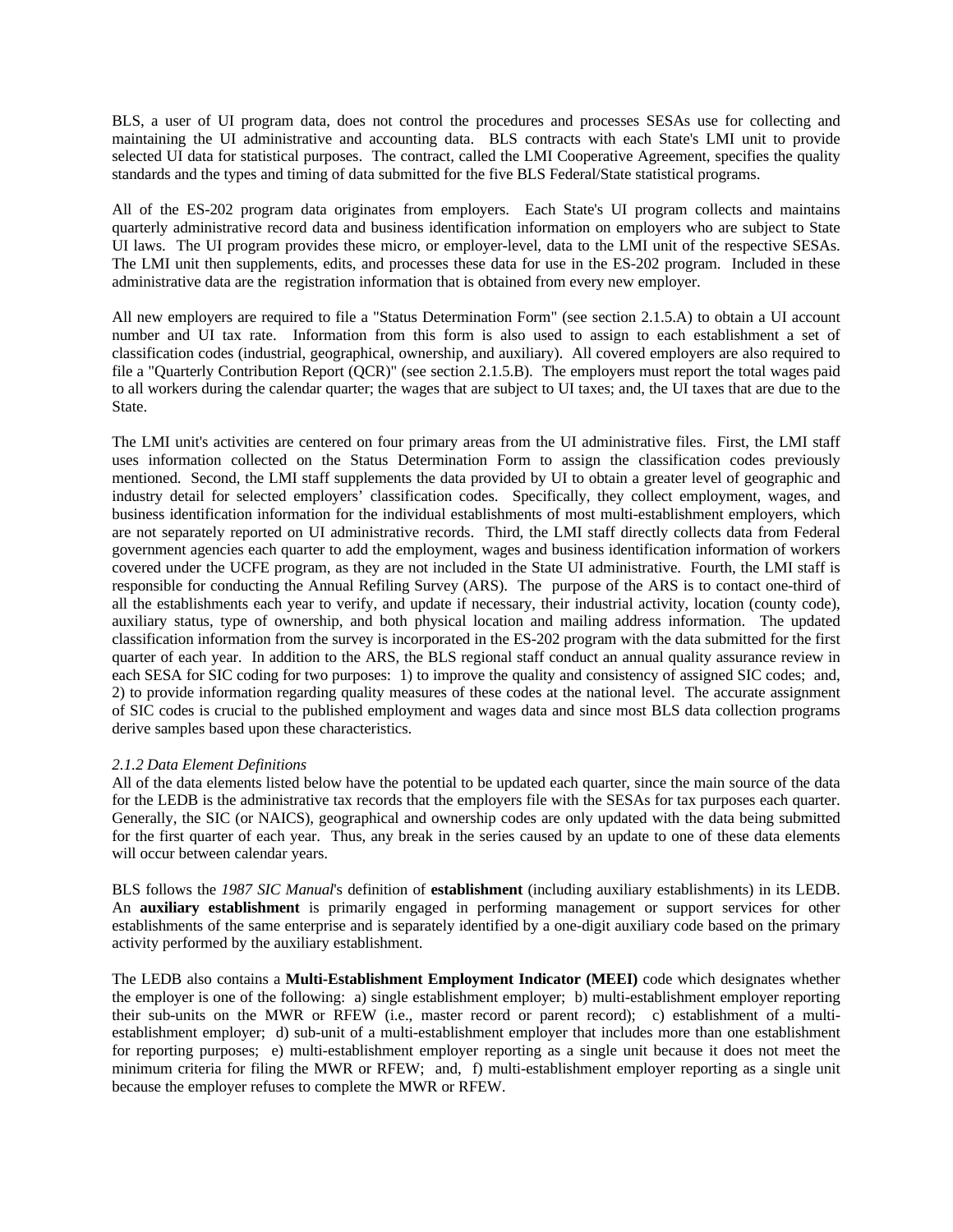Also collected on the LEDB are two types of **business names**. The first is the **legal or corporate name** whereas the second is the **trade name**, which is essentially the name that the employer is using to conduct its business. In addition to these names, the LEDB also retains a **Reporting Unit Description (RUD)** for each establishment of a multi-establishment employer. The purpose of this field is to further delineate these units by using terminology (store or unit number, plant name, etc.,) provided by the employer, and thus familiar to them, to separately identify each of the establishments in the event that only one of their establishments is selected for a survey. The LEDB has recently begun to collect information on the **type of legal entity** ( individual, partnership, corporation, and otherlimited partnership, S-corporation, household, etc.) that the business or employer represents.

A number of **addresses** for each establishment are also stored on the LEDB- 1) a **tax mailing address** that is carried on the State's UI employer master file 2) a **mailing address** for statistical reporting purposes and 3) a **physical location address** for each establishment.

## *2.1.3 Data Coverage*

UI coverage is quite broad and comprehensive covering approximately 98 percent of all non-farm wage and salary workers. All employers who have one or more workers employed on one day in 20 weeks or more in a calendar year or who have a payroll of more than \$ 1,500 in a calendar quarter are required to have their workers covered by UI. Under the Federal Unemployment Tax Act (FUTA), nonprofit organizations who employ more than 4 workers during the same time period just cited or who meet the same payroll requirement must also cover their workers. Many States, however, have extended this coverage to the "one or more worker criteria" and thus draw no distinction between profit and nonprofit businesses.

Agricultural coverage also has different coverage requirements from nonagricultural employers. The agricultural employers are required to be covered if they employ ten or more workers on one day in 20 weeks in a calendar year or have more than a \$20,000 payroll in a quarter. Some of the more densely populated States have also chosen to extend coverage beyond the Federal minimum, resulting in an agricultural coverage rate of 77 percent. Private households, social clubs, and college fraternities and sororities which employ domestic help and pay wages less than \$1,000 in a quarter are excluded from UI laws. State and local government employers are also required to cover their workers with only a few minor exceptions. These exceptions are principally students who work part-time at the colleges or universities that they attend; student nurses and interns; elected officials and temporary emergency employees hired to handle disaster relief activities.

The major exclusions to coverage are workers in selected industries, such as nonprofit organizations that employ less than 4 workers; Railroad workers; workers in school systems that are owned and operated by religious institutions; and, selected classes of workers (straight commission life insurance agents, self-employed, unpaid family workers and proprietors).

### *2.1.5 Data Collection*

### A. Status Determination Form (SDF)

All new employers which become subject to UI coverage are required to file a SDF with the UI unit of the SESA. This form, which varies in structure but generally not content from State to State, is used to determine an employer's tax liability under the State's UI laws and to collect administrative information such as the employer's EIN. The SDF also requests information on which the classifications for industrial activity, county (township in the New England area), auxiliary (i.e., warehouse, central administrative office, research and development office, etc.), and ownership (private sector, or Federal, State or local government) codes are based. These codes are assigned by the LMI staff. The assignment of the SIC code is based on the establishment's primary economic activity, that is determined by its principal product or group of products produced or distributed, or services rendered. If there is insufficient information on the SDF, the employer will either be contacted by telephone or mailed the Industry Classification Statement to obtain the necessary information.

After employer liability is determined, the SESA UI unit assigns a UI account number. Most new employers are aware of their UI liability and request the SESA to supply a Status Determination Form when they begin their business operations. Some liable employers, usually small ones, fail to file a Status Determination Form. These employers may be discovered through information on new firms applying for EINs supplied by the Internal Revenue Service (IRS) to the SESA each quarter. Other means of discovering liable employers are through the UI claims process, the UI field auditor investigations, and an initial filing of the QCR without an UI account number. From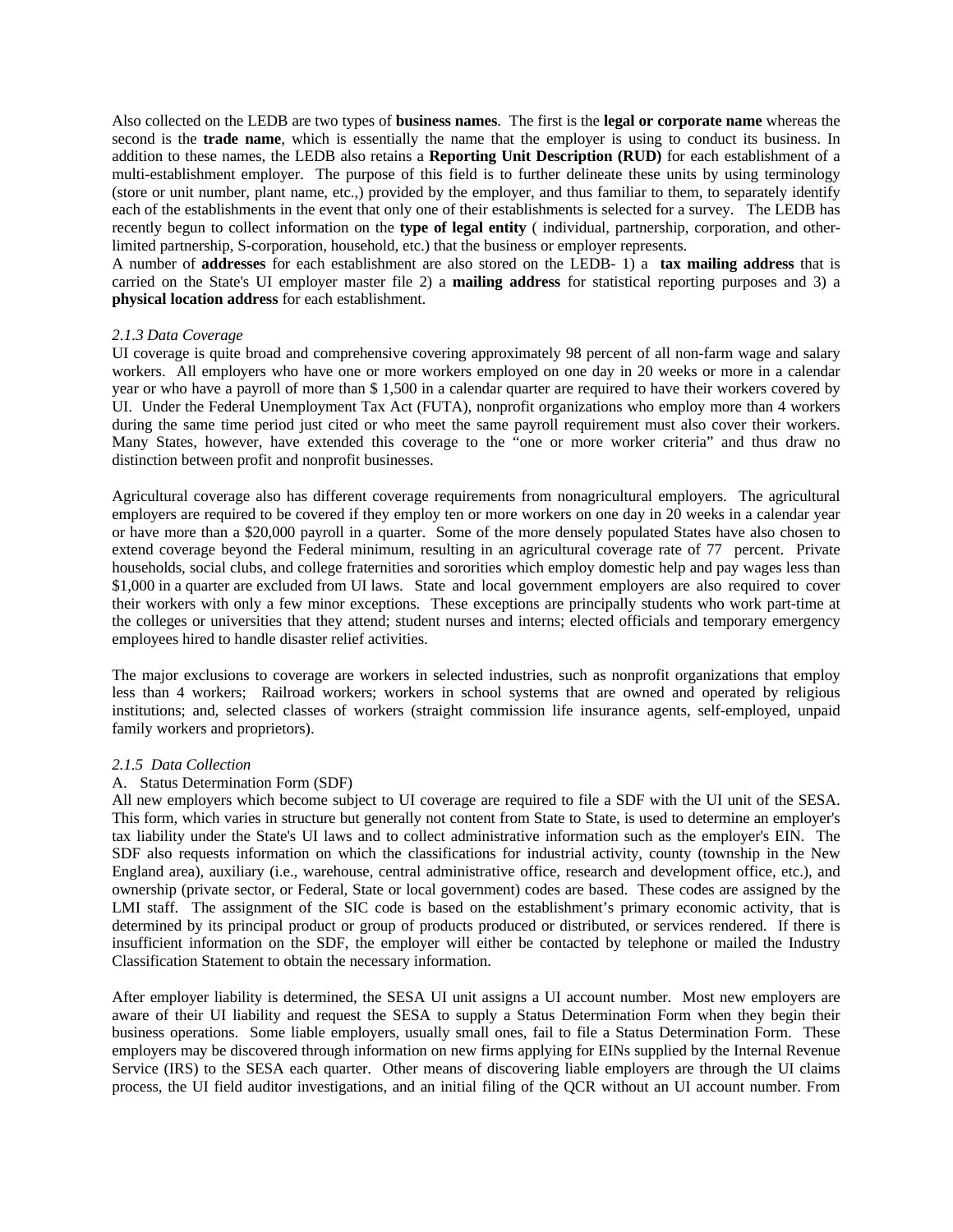sampling and business birth perspectives, this state-specific registration process allows BLS to capture employers whose business operations begin in one state and at a later date, begin operations in other states.

## B. Quarterly Contribution Report (QCR)

All liable employers are required to file a QCR with the SESAs for their UI accounts. These reports, like the SDF, are administered by the UI program and also differ slightly in design for each State. All of the QCR forms, however, request employment values for each month of the quarter and total wages, taxable wages, and UI taxes due for the quarter. This information and the taxes that are due are necessary for the operation of the UI tax system but they are also important for statistical purposes for the ES-202 program. Employers are asked to report, among other items, the total number of covered workers (full and part-time) who earned wages (subject to UI taxes) during the pay period(s) which includes the  $12<sup>th</sup>$  of each month in the quarter and the total payroll for the quarter. This report is mandatory for employers with a single location as well as employers with multiple locations in the State. The latter group of employers report a summary of these data for all of their establishments covered under the same State UI account on the QCR. Therefore, establishment-level data for these employers do not exist in most State UI administrative files.

## C. Multiple Worksite Report (MWR)

Multi-establishment employers with 10 or more employees in the sum of their secondary physical locations and/or industrial activities covered under one UI account, are requested to provide establishment level data using the MWR. Thus, BLS has a database (the LEDB) which is almost entirely at the establishment level. Data collection procedures for multi-establishment employers differ from those for single units. For multi-establishment employers, the State LMI unit is responsible for the mail-out, processing, and review of the MWR forms each quarter. As part of this process, multi-establishment employers are asked to verify the business identifying information (trade name, worksite description, and physical location address) for each establishment (worksite) that is pre-printed on the MWR. In addition, the employer is requested to provide the employment for each month (using the proper reference period) and total wages for each worksite for the given quarter. New worksites are manually added to the MWR by employers. The State LMI unit then adds these worksites to their database. When that employer receives the next quarter's MWR, these new worksites will be pre-printed on the MWR along with their other worksites. The situation for deaths or business transfers is handled in the same manner. The employer provides the information on the affected worksite and the LMI staff deletes the worksite from that employer's file. Thus, the MWR captures business births and deaths for these multi-establishment employers on an on-going quarterly basis. The MWR is the only source of quarterly data for these multi-establishment employers and is thus an excellent tool for business cycle and policy analysis.

## D. Report of Federal Employment and Wages (RFEW)

Federal agencies, whose civilian employees are covered under the separate but comparable UCFE program, do not file QCR forms with State UI programs but instead report employment and wages data directly to the State LMI unit. Since 1993, all States have been using a standardized form, the RFEW, that was developed by BLS to collect these data each quarter. The RFEW was modeled after the MWR to facilitate its use in the State processing systems. Likewise, the Federal agencies providing the RFEW data have been requested to use the electronic transmittal procedure, with approximately 45 percent being collected in this manner in 1999.

## E. The Annual Refiling Survey (ARS)

The purpose of the ARS is to review and update, if necessary, the classification codes (industrial, geographical, ownership and auxiliary) currently assigned to the establishments stored on the LEDB. The survey, conducted by the State LMI units, is initiated in October of each year with approximately one-third of the establishments being reviewed annually. The establishments are selected on the basis of the 7th and 8th digit of their Federal EIN, which are essentially random digits within the nine digit number. This selection process ensures that the industrial distribution of the survey respondents is proportional to the establishments in the economy. In other words, no industrial sector is specifically targeted in any one year. For an employer currently coded as a single establishment, the ARS questionnaire requests that the respondent review an industrial classification statement. This statement is a general description of the economic activities for that 4 digit SIC, or 6-digit NAICS code in the future, followed by some specific economic index items that comprise the industry. If the statement reflects the establishment's previous 12 month economic activity, then the respondent simply checks the "Yes" box and underlines the relevant wording that applies to their economic activity. If the employer thinks that the description is not correct or is unsure, then they are requested to check the "No" box and provide a description of the economic activities of their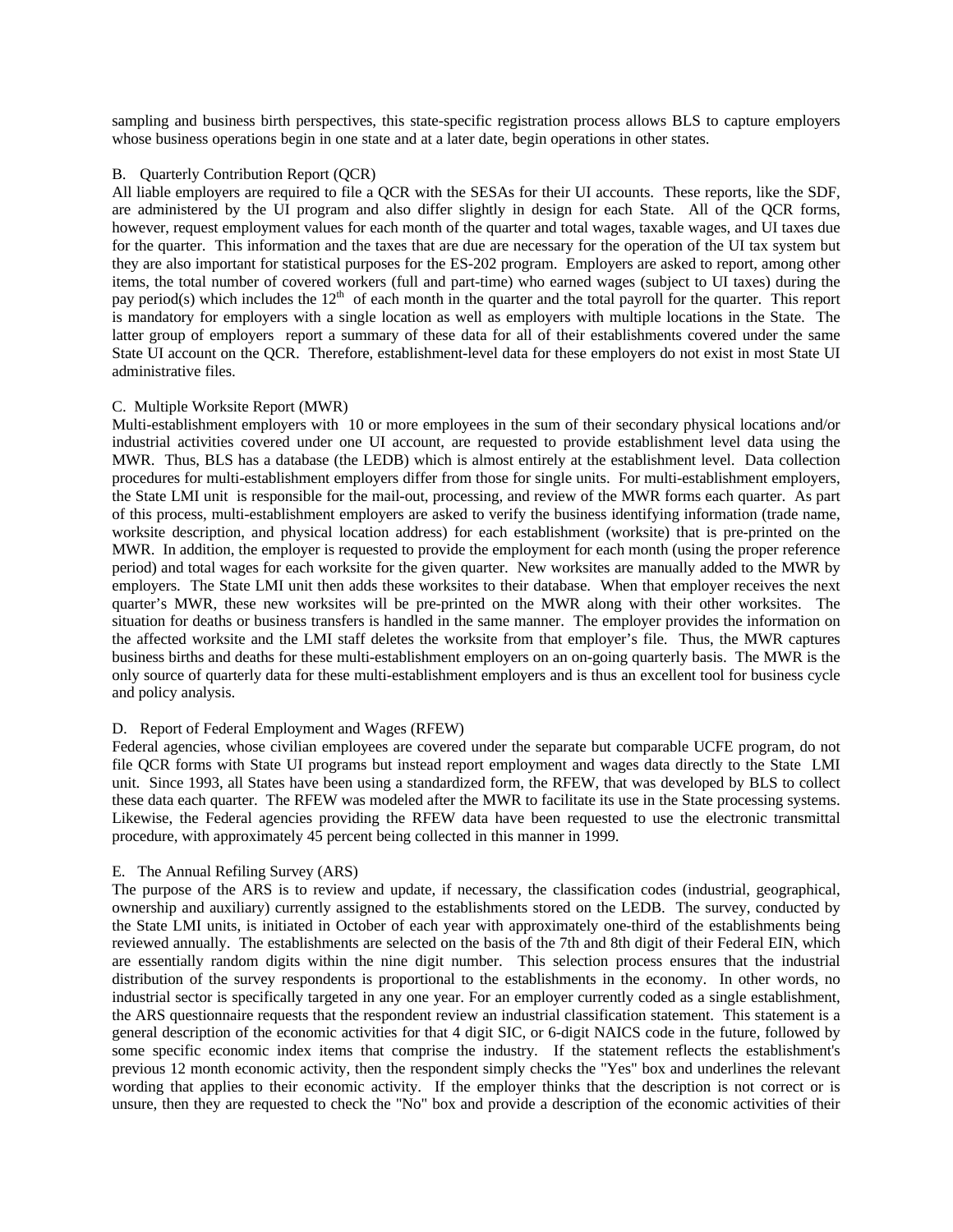business along with an approximate percentage of the sales or revenue for each activity listed. The State LMI staff then review this information and determine whether the SIC/NAICS code needs to be updated. The current SIC/NAICS code may have been assigned from the Status Determination Form or it may have been updated from a previous ARS questionnaire. In addition to the industrial classification review, the respondent is also requested to review and update the following, or provide the information if it is not preprinted: 1) physical location address; 2) mailing address; and, 3) county in which the establishment is located.

The respondent is also requested to answer a question concerning whether they provide support services for other units of the same enterprise or to the general business community or the public. This information is used to update the auxiliary code, if necessary. The ARS questionnaire also helps identify new multi-establishment employers. Employers are asked if the establishment whose listed physical location address is the only establishment in that State under that UI account number. If no, then the employer is requested to complete the back of the ARS form which provides space to list the physical location address, economic activity and employment for each of the previously unidentified establishments. This information is then reviewed by State staff to determine if the employer should file a MWR form each quarter.

The ARS procedures for known multi-establishment employers is quite similar to that for single establishment employers. The main difference is that the former group will receive a separate 4 digit industry description for each SIC code currently assigned to that employer in that State under that UI account number. The questions on the survey form are identical to those for a single establishment employer described previously. The States are required to achieve a 75 percent usable response rate to the ARS. Most States conduct at least one, and sometimes two, follow-ups to achieve the required response rates.

## *2.2 Editing of Micro Data*

## *2.2.1 Current Editing Procedures*

Micro data collected on the QCR, MWR, and RFEW are edited by the State LMI staff and corrected, as necessary. The micro data, including imputed values, are then aggregated to the appropriate ES-202 macro-level cells, including the size class break-outs for first quarter. The State LMI unit also reviews the macro level data. When necessary, one of the standard data editing systems is used to edit and update the appropriate micro level records, based on the macro level review. Both the micro and macro edits include checks for invalid and inconsistent data as well as checks for large and unusual employment and wages fluctuations between and within quarters.

Every quarter, a relatively small number of employers fail to submit either a QCR, MWR, or RFEW. Others may submit incomplete reports, typically QCRs with missing employment data. Delinquent and missing data notices are sent to these employers.. Usually the SESA unit that initially mailed the form is responsible for this follow-up. Therefore, the UI unit generally contacts employers who do not complete the QCR, while the LMI unit pursues delinquent MWRs and RFEWs. The follow-up procedures for delinquent and incomplete reports vary slightly in each State, but every attempt is made to minimize the amount of missing data on the ES-202 file. For those employers who fail to respond to follow-up requests, the data are imputed, generally by employing methods that use historical data for the establishment. This imputation procedure is automatic for one quarter. If the report remains delinquent for a second quarter, the record will be flagged for further review. A State LMI analyst will determine the status of the establishment (i.e., active or inactive). If it is determined that the establishment is still active, the data will be imputed. A new imputation methodology that emphasizes a current quarter industry's trend has been tested with data from several States. This new methodology will be included in a future revision of the States' standardized systems.

After making corrections and adding comments to the micro level file, States submit the data to the BLS national office, where it is due approximately four months and three weeks after the end of the reference quarter. A longterm goal is to ultimately have a four month lag in the receipt date translating into accelerated publication of quarterly and annual data.

Over the past 5 years, BLS has invested in the development of standardized ES-202 computer systems to standardize processing, editing, and imputation methodology in the SESAs; improve the data quality of the LEDB; and, control program maintenance costs. Furthermore, this approach permits a more timely introduction of program changes in a more cost-effective manner. These 2 standardized ES-202 State processing systems were developed by Utah and Maine staff. These original system requirements were developed by the State staff and approved by BLS.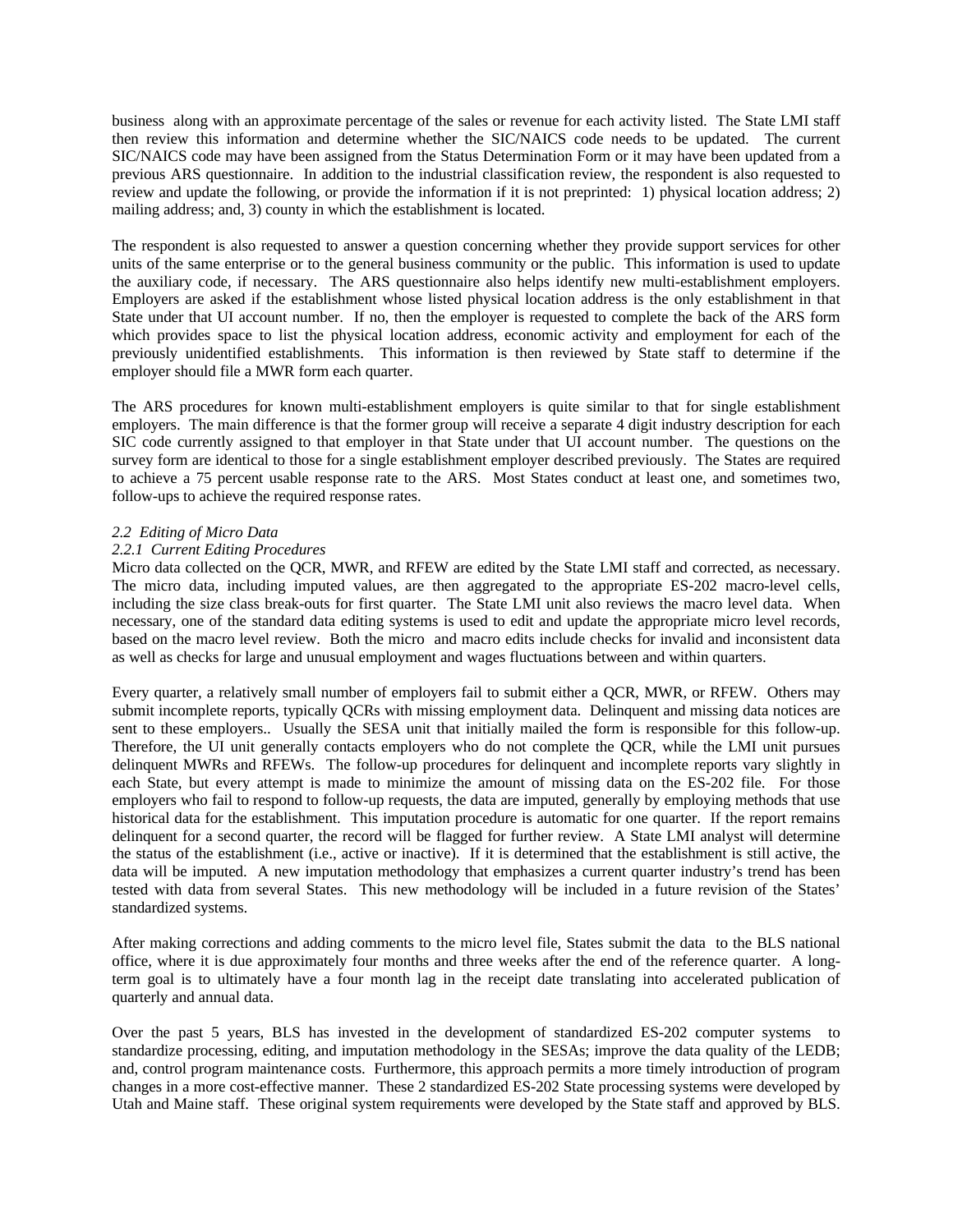Improvements to the systems are implemented with new versions. The system requirements for these versions are developed jointly by BLS and the State developers.

### *2.2 Data Outputs and Uses*

The employment and wages data produced by the ES-202 program represent the universe of workers covered under State UI laws (this includes the private sector, State and local governments) as well as civilian workers covered by the program of Unemployment Compensation for Federal Employees (UCFE). Since coverage is so broad (approximately 98 percent of all non-farm wage and salary employment), the ES-202 program provides a virtual census of these employees and their wages. It is the most complete and timely source of monthly employment and quarterly wages information by detailed industry and county. Consequently, ES-202 data are used extensively in many economic and statistical applications. These include UI program administration, macro-economic research, survey employment benchmarking, and micro-economic analysis. The Bureau of Economic Analysis uses the macro level ES-202 data for about 54% of the quarterly Personal Income component of the Gross Domestic Product for state Personal Income estimates. BLS programs and surveys use the micro level ES-202 data for sampling purposes. These BLS programs and surveys include: 1) Current Employment Statistics 2) Occupational Employment Statistics 3) Producer Price Index 4) Occupational Safety and Health 5) National Compensation Survey (including the Employer Benefits Survey and the Employment Cost Index Survey) 6) Productivity programs and 7) Job Openings and Labor Turnover survey.

BLS also uses the micro level ES-202 data as an input to the Longitudinal Database (LEDB). The LEDB is also used to produce a data series to analyze the job creation and job destruction process. BLS recently completed the development of its establishment LEDB that can be used to analyze the job creation and job destruction process. Data from the first quarter of 1990 forward are now available to researchers for qualified projects. .

## **3. Conversion from SIC to NAICS**

#### *3.1 Basic Principles*

Periodically, the system used to classify industrial activities is updated to reflect changes in the structure of the economy. In this manner, new and emerging technologies and services are introduced into the system. To implement a major revision to a classification system requires an enormous amount of planning and coordination among the various federal statistical agencies, the employers who provide these data, and the various users of the economic time series. At the present time, BLS is in the middle of a multi-year project to change the industry codes of its 8.2 million establishments from the 1987 Standard Industrial Classification (SIC) to the North American Industry Classification System (NAICS). The new system was jointly developed by the various statistical agencies of the United States, Canada and Mexico to insure that the economic data developed by these agencies will allow industry comparisons among the countries. The initial work to determine the composition and philosophy of the new system began in 1995 with the final agreements being signed in 1998. (See Stamas and Morisi ICES II paper on this subject).

In any major revision to an industrial classification system, the emphasis at BLS is on introducing the new system as soon as possible while trying to maintain the continuity of as many economic time series as possible. As noted earlier, BLS conducts a periodic review of the industrial and geographical codes of all establishments (one-third of the establishments are reviewed each year). Consequently, the number of establishments with out-of-date codes is greatly reduced when the need to implement a new classification system is proposed. To implement the conversion in a cost-effective and timely manner, BLS developed a detailed, comprehensive multi-year plan that included an adequate amount of lead time to perform the following activities: 1) request multi-year funding from Congress for the States and BLS for planning and implementation purposes, 2) identify and implement the necessary modifications to the State and BLS processing systems, 3) develop and prepare training materials and provide training to the States and BLS staff, 4) develop a data collection strategy, design questionnaires, and implement procedures for non-response, 5) develop conversion tables that show the relationships between SIC and NAICS codes, 6) develop an implementation plan and a timeline for all BLS programs, 7) prepare and maintain comparisons of data on the old and new classification systems to assist data users to assess the impact of the new classification system on the time series

As part of the conversion process, BLS and the States review the current SIC codes assigned to each establishment and update them, if necessary, before assigning the NAICS code. This procedure allows data users to assess the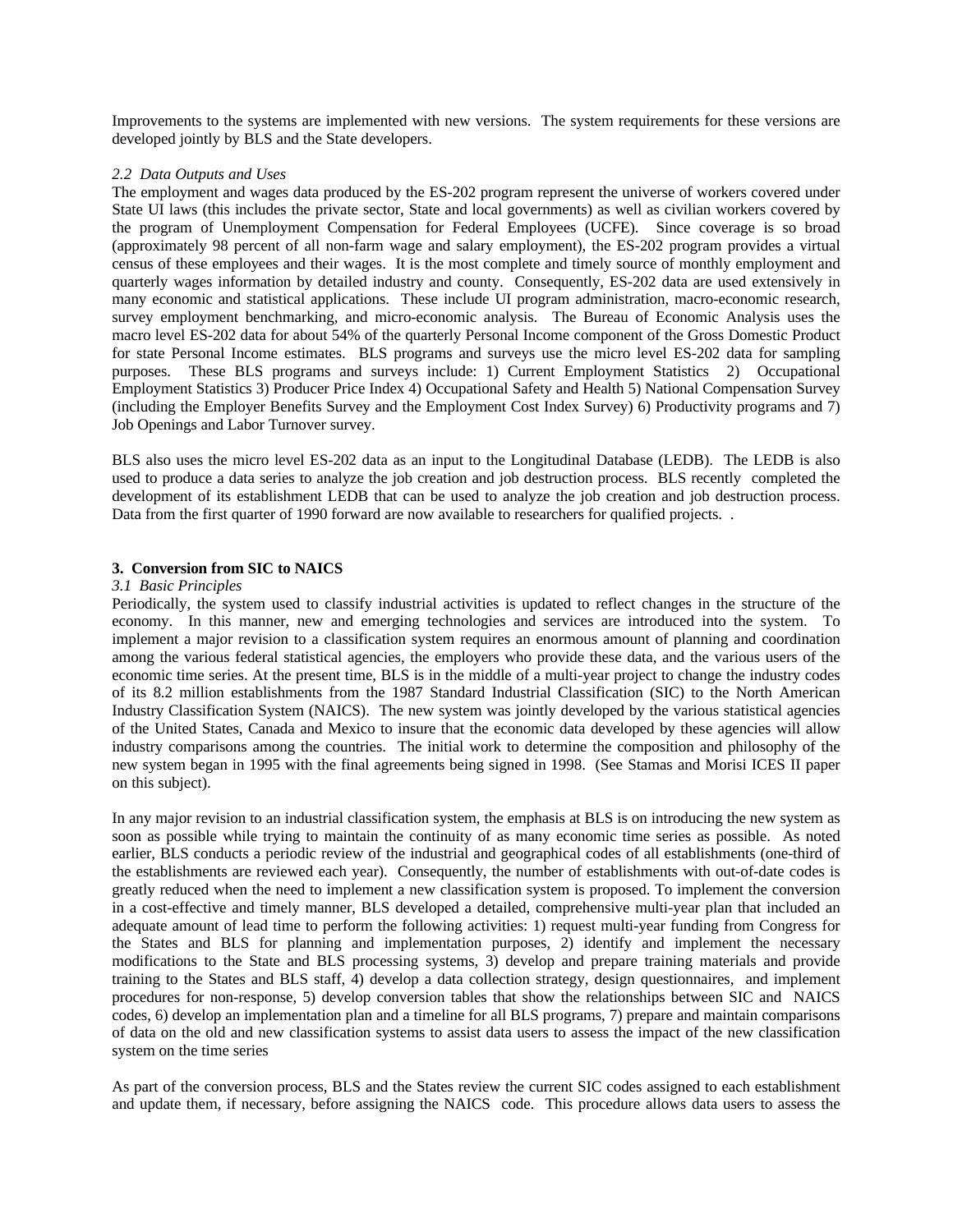impact of the change caused directly by the classification systems as opposed to the change being masked by moving from the old SIC code (which was incorrect) to NAICS If one were to look only at the old 1987 SIC code and then at the NAICS code, the relationships between the 2 systems as identified in the conversion tables would not be accurate.

## *3.2 Current Status*

The States, in cooperation with BLS, are currently recoding all reporting units in the ES-202 program from an SIC to NAICS basis. BLS is also working with other U.S. statistical agencies, Canada, and Mexico to complete work for NAICS 2002, which is an update to the original NAICS agreed to by the partners in 1997.

The BLS implementation plan to recode all ES-202 reporting units to NAICS began in late 1998, when all active units with a direct relationship between the SIC and NAICS were automatically assigned NAICS codes. This affected approximately one-half of establishments. In October 1998, units with employment  $> 50$  and  $\frac{1}{2}$  of the units with employment  $\lt 50$  and whose SIC split between more than one NAICS code were targeted to be surveyed. The States sent these units survey forms in order to classify the units in the correct NAICS code. In October, 1999, the remainder of the units with no valid assigned NAICS were selected for the survey. In addition, BLS is conducting a survey this year to verify the auxiliary status of reporting units, because auxiliary units will be treated differently under NAICS. Auxiliaries are worksites within a company that primarily serve other establishments within the same company (examples are warehouses or corporate offices). Under NAICS, auxiliary units will carry the NAICS code for their primary activity, while under SIC, auxiliaries were classified according to the primary activity of the company they served. In October 2000, BLS plans to survey those units that will impacted by the changes introduced with the implementation of NAICS 2002.

# *3.3 NAICS 2002*

The three countries did reach agreement on detailed structures for the Construction and Wholesale Trade sectors during NAICS 1997. Therefore, plans are for these two sectors to be revised for NAICS 2002. The major changes in the construction sector include a new national industry for residential remodeling, and the return of operative residential builders. In addition, BLS will use the 6-digit national industry level to separate the special trades subsector between residential and nonresidential construction and will publish data at this detail via the ES-202 program. The wholesale trade sector will be changed to separate merchant wholesalers (those that take title to goods and play the role of principal in transactions) from agents and brokers that act on behalf of sellers or facilitate transactions.

Other changes in NAICS 2002 include more detail in the Information sector in order to better capture Internetrelated activities, separation of the Department Stores industry between discount department stores and traditional department stores, and more detail in the Electronic Shopping and Mail-Order industry.

All of the above changes for NAICS 2002 are still preliminary pending a review of the comments received from data users and interested parties following publication of these plans in the Federal Register.

## *3.4 Publication Plans*

Current plans are for BLS to introduce NAICS 2002 in the ES-202 program with data for the first quarter of 2001. The decision to forego the introduction of the NAICS 1997 was based on the need to keep breaks in these time series (and the other BLS programs that use these data as a sampling frame and/or an employment base or benchmark) to a minimum. It was felt that publishing data for 1999 on the 1987 SICM followed by data for the year 2000 on NAICS 1997 with data for calendar year 2001 on NAICS 2002 would have been too many revisions in a short time span. Thus, the decision to move from the 1987 SICM to NAICS 2002 was both pragmatic and cost-effective.

# **4. Improvements in Record Linkage methodology**

The LEDB is composed of establishment records linked across time. The linkage process used to create and update the database is based upon files that have the same structure across time; these files, therefore, are linked to a new iteration of themselves each quarter. The linkage identifies business establishments which may have gone out of business; establishments that remain in business for both periods; and, new establishments. The quality of the administrative codes is very good; most records, therefore, are correctly linked using these codes. A probabilitybased linkage process is used to identify the small percentage of links that are missing the appropriate administrative codes.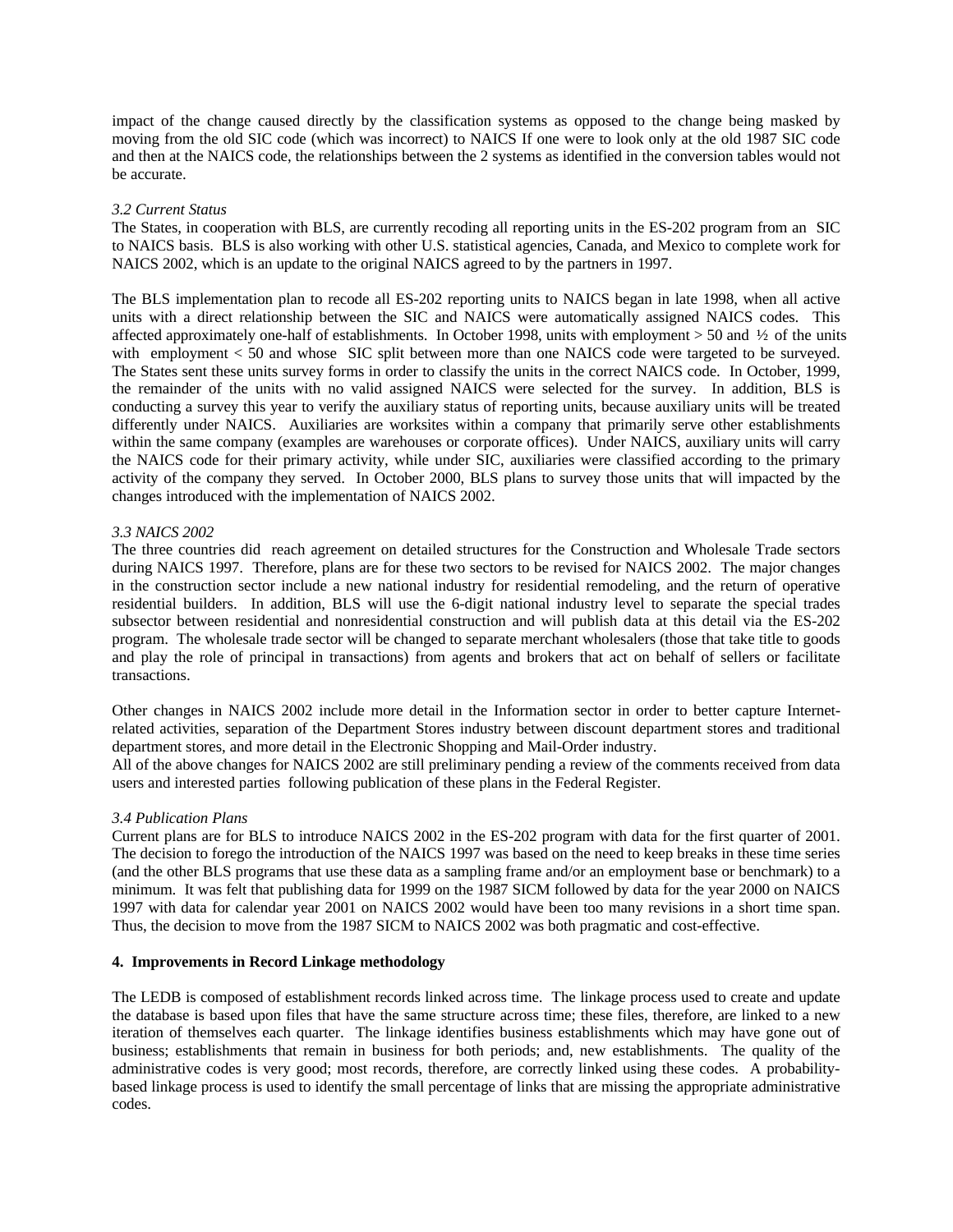The LEDB has been in existence for only a short period of time. Its precursor was the Universe Database, or the UDB. The UDB contained four quarters of QUI data, and was linked in a way that minimized the number of incorrect linkages. One goal of the LEDB is to identify and tabulate statistics on business establishment creation and destruction. To meet this goal, the linkage philosophy had to be revised. The linkage process needed to offset to the degree possible, the potential joint errors of invalid linkages and missed linkages. To understand the changes that were introduced in the LEDB process, it would be easier to explain the previous system.

## *4.1 Universe Database (UDB) Record Linkage*

This matching system was composed of four main components. The first component identified the most obvious continuous establishments - those with the same State code-UI/RUN combination. These are establishments that from one quarter to the next did not change their UI reporting - no change of ownership, reorganization, etc. The second component matched units that States submitted with codes identifying predecessor/successor relationships.

The third component matched units based upon certain shared characteristics, e.g. identical trade name, phone numbers, physical location address, etc. Pre-specified weights were assigned based on common data element values. To reduce the number of false matches, a blocking process was used to limit the potential matches to those that had specific shared characteristics. Two matched units were considered a valid match when they exceeded a cutoff level. The fourth component of the matching routine attempted to capture changes that occurred within a quarter as opposed to those that occurred between quarters.

## *4.2 Reasons for Modifying the UDB Record Linkage Process*

The UDB record linkage process effectively linked over 96 percent of all the records received each quarter. Nevertheless, because its methodology was designed to limit the number of false matches, the original linkage system may not have been the most effective at identifying all valid relationships that existed in the remaining four percent of establishments. The result was a potential under-counting of continuous businesses and over-counting of business births and deaths. For that reason a research project was undertaken to improve the record linkage processes. Furthermore, experience with the previous matching process had highlighted specific areas of the process that needed improvement or enhancement. Although these areas affect only the four percent of the records mentioned above, the net effect on the number of births and deaths identified is significant.

## *4.3 New Approach*

The historical linkage procedure described above used four processes to identify continuous units within each state. The modified matching process identifies continuous units using the five procedures described below:

#### *A. UI/RUN Linkages*

The files are first linked by UIN/RUN. These administrative codes link most of the records.

#### *B. Imputed Records process*

The next step in the new linkage process is to identify records for establishments that are assumed to remain in business, that did not report data for the current quarter (fully imputed records). The corresponding record in the preceding quarter of the match is then flagged and the fully imputed current quarter records are temporarily removed from the file. Rather than assume that these units are delinquent, an attempt is made to identify the units that actually may have been reported under new ownership. At the end of all of the other match processes, the remaining unmatched flagged records on the past quarter file are identified. These records have their matching imputed record restored to the current quarter file, and the link between them is restored. If the previous quarter record finds a better match, the fully imputed current quarter record is deleted.

## *C. Predecessor/Successor Code Linkages*

The files are then linked by Predecessor and Successor codes. In general, the linkage by UIN/RUN and these other administrative codes link over 96 percent of the current quarter file, depending on economic conditions.

### *D. Probability-based Linkage*

The probability-based linkage process involves only the records that are unlinked to this point. In this process, BLS matches approximately one-tenth of one percent of the current quarter records. While this is not a large portion of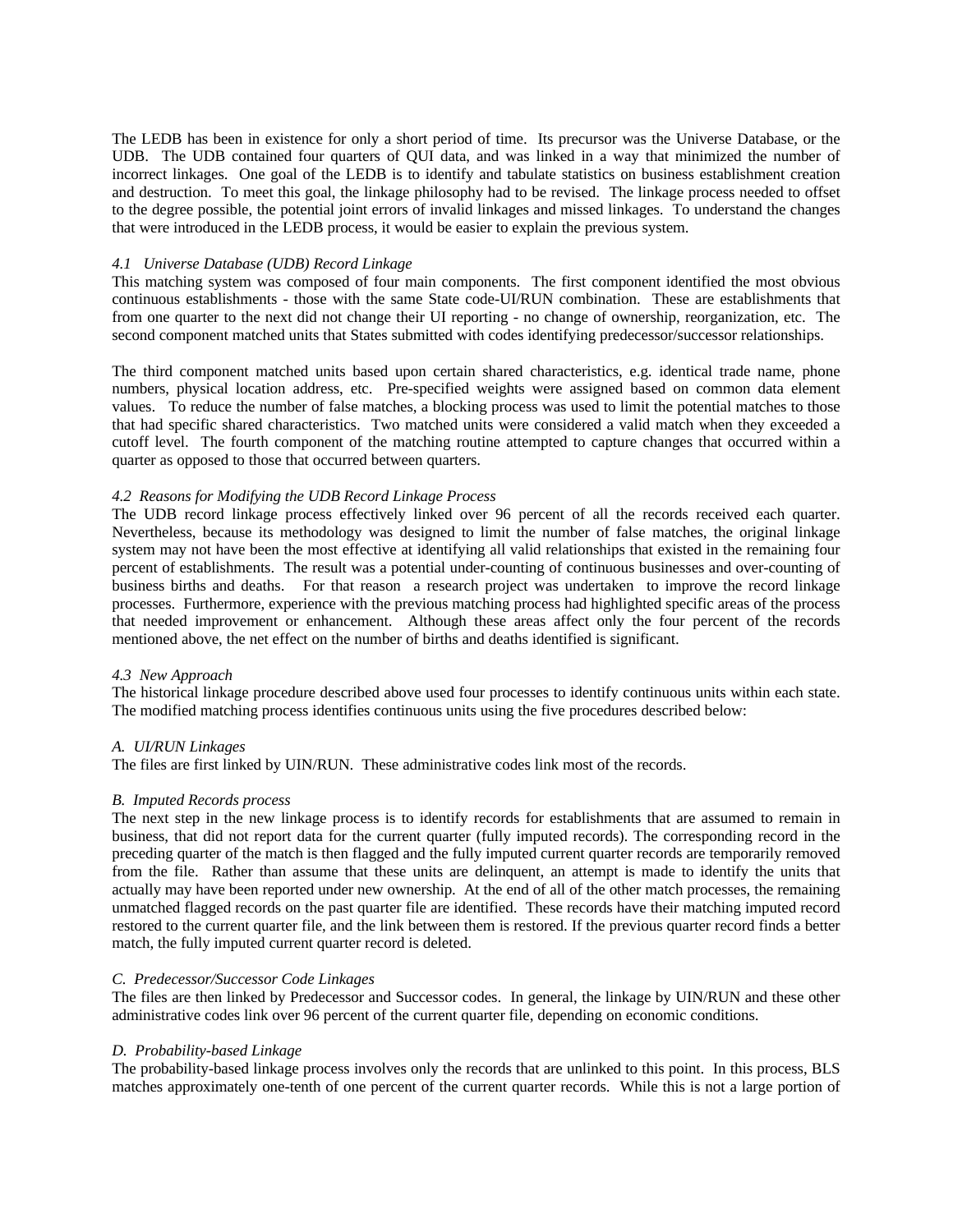the total number of records, it is still an important part of the overall process. The more accurate the linkage process is, the more useful the database will be in identifying economic occurrences.

As described for the historical probability based match, this process links records based upon selected shared characteristics. Linkage weights for each establishment pair are developed based on selected data element values. Two matched units are considered a valid match when they exceed a cutoff weight. To reduce the number of false matches, a blocking process limits the potential matches to those that have specific shared characteristics. The UDB Record Linkage system utilized three basic blocks to identify probability- based linkages, while the new system utilizes 21 blocks. The additional blocks provide more control over the error structure for this part of the linkage system. Within these 21 blocks, there are three groups which block on certain data elements. The first group contains blocks that include either exact name or exact street address. The second group blocks on phone number, and the third group blocks on various other data elements, such as ZIP code and EIN.

## *E. Within-quarter Matches, Breakouts and Consolidations*

Establishments that experience a within-quarter reporting change are generally assigned either a predecessor code or successor code pointing to another record within the same quarter. Many of these within-quarter links are legitimate, so a process to identify them was included in the linkage system.

After the within-quarter linkages are identified, situations where multi-establishment reporters changed the basis of their reporting to the state, e.g. as filing only a QCR to filing a QCR and MWR or stopping the filing of the MWR. States encourage these reporters to supply data for each worksite, using the MWR. When a reporter changes from reporting all worksites consolidated into one report (the QCR) to reporting disaggregated data for each establishment using the MWR, there is a possibility of failing to capture this as a non-economic event. If the objective were to merely count records, it would appear that more establishments were present in the current quarter than in the past quarter. The reverse situation is also possible.

BLS is interested in identifying these links in order to exclude them in the counts as business openings or closings. The limited number of situations found are sent to a data editing routine, where the employment values are checked for reasonableness. If the match fails the edits, it is not counted as a breakout or a consolidation unless the match is based on predecessor or successor code information.

## *4.4 Future Linkage Research*

The LEDB record linkage system is an improvement over its precursor. The system has been designed to balance the potential joint errors of invalid linkages and missed linkages. There are still, however, improvements that can be made with additional research. Given the timing of the program, the next quarter's preliminary files are available shortly after the time the final linkage is being completed for the current quarter. Improvements might be made by taking advantage of the information in the next quarter's preliminary files. Improvements might also be made by developing a methodology to handle deleted imputed records and intra-quarter matched records that return in subsequent quarters. There are also several improvements that might be made in the probability based linkage process. Among these are 1) designing state-specific linkage frequencies and cutoffs, as opposed to using one standard for all states, 2) exploring alternative methods for developing the frequencies which underlie the probability weights, and 3) developing a within-quarter probability based linkage

# **5. Implementation of Permanent Random Numbers (PRNs)**

## *5.1 PRNS*

In the near future, Permanent Random Numbers (PRNs) will be developed and retained on the Bureau's LEDB. These numbers are currently developed and retained on a system external to the LEDB. These numbers are used to reduce the burden that the Bureau imposes upon small businesses by reducing the probability that they will be included in more than one Bureau survey. The reduction in burden is accomplished by assigning each major survey a start point within a stratum, and then having the survey select sample units sequentially from that point. Randomness is retained as a survey property by randomly assigning the PRNs. The PRNs are collocated within defined strata. The collocation process spreads the PRNs evenly within each stratum. Having the quarters birth units evenly distributed within a stratum allows periodic surveys to supplement their sample periodically with a representative sample of birth units.